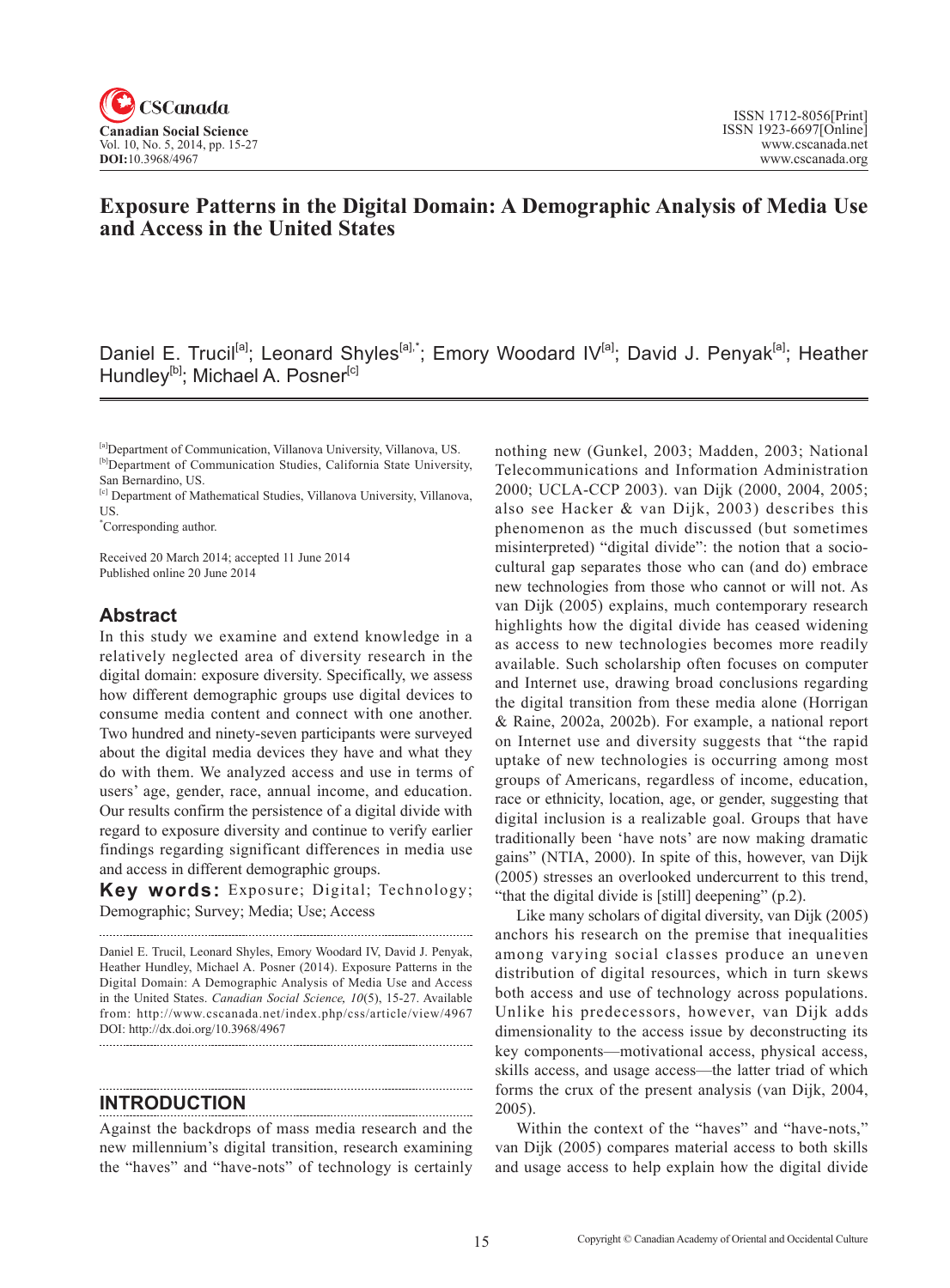does not disappear with mere purchase. Thus, he points out that data on material access are unclear. For instance, is it enough to own a computer, or must one master its applications and programs?

Leaving aside such debates, statistics on digital devices suggest that while their market saturation increases, their prevalence in the homes of *some* groups continues to remain stagnant (Lazarus & Mora, 2000; NTIA, 2000). Van Dijk (2005) observes that "most [demographic categorical] gaps have been wide, and increasingly so, between 1985 and 2000" (pp.49-50). Recent studies suggest that employment level may be among "the most important…categories" predictive of one's position in the digital landscape, with age, gender, education, household composition, and nationality coming in close behind (de Haan, 2003; Madden, 2003; NTIA, 2002; van Dijk, 2005; van Dijk et al., 2000; van Dijk & Hacker, 2003). The influence of such characteristics does not end with material access alone. Demographic classifications are just as telling for physical use of digital technologies as for skill level required for their use and the time spent engaging them. Van Dijk (2005) writes:

Internet access increases between 1993 and 1997 were greater for American whites and even more for Asian Americans than for Native, African, and Hispanic Americans. Between 1997 and 2001, the gap of ethnicity in Internet access kept increasing, as Asian Americans rose from 27% to 60% (+33), whites from 25% to 59% (+34), although African Americans only increased in access from 13% to 39% (+26) and Hispanics from 11% to 31% (+20). (p.60)

This trend serves as evidence of a stratification model, where highly discrepant levels of use among various groups are perpetuated; that is, the difference between groups never actually disappears even as groups' use of particular devices grows (van Dijk, 2005). Some scholars fear such trends because they may impact a group's abilities to amass the skills necessary to use technology, thus creating a stratification effect resulting in the information elite.

In today's society, information acquisition is predicated on the ability to maneuver the digital universe—so much so that van Dijk's divide is just as much about technological inequality as it is about social disparities (i.e., economic, political) (de Haan, 2003; Tilly, 1998). Summarizing, van Dijk (2005) explains how users may meet the criterion for motivational, physical, and skills access [sic] "but nevertheless have no need, occasion, obligation, time, or effort to actually use them… This effect generally means that…those already having the most resources and best positions in society also take advantage of [them]" (p.95). As the digital transition is evident we seek to understand who is embracing it. Further, we examine what digital devices are used and how they are used by a post-millennial generation.

Following van Dijk's (2005) view that the digital divide is best studied from a relational standpoint, we analyzed

"not individuals but the positions of individuals and the relationships between them" (p.10). Such a perspective stresses the impact and influence of inequality over its form and highlights discrepancies among individuals rather than the individuals themselves. We followed the same demographic categories of age, race, gender, household income, education, and marital status employed by the Office of Labor-Management and Budget (OMB). Such classifications ground our analysis in concrete terminology that has been operationalized for some time; thus data are comparable to previous diversity studies.

## **1. LITERATURE REVIEW**

This study owes much to the history of diversity research, particularly as reviewed by Napoli (1999) who presents a framework for the present analysis. Approaching diversity as a national/collective goal and a legal construct, Napoli (1999, 1997) situates the relevance of diversity within the larger context of the marketplace of ideas. Essentially, the marketplace metaphor envisions information exchange as an open, productive forum for discussion and debate (Napoli, 1999). From a socio-political perspective, mass media available via broadcasting and the Internet are clearly among the best situated to achieve the societal goals of a robust democracy when messages are available to diverse groups of media consumers. Justice Holmes (*Abrams v. US*, 1919; also see Ingber, 1984) eloquently summarized this ideal when he suggested that "the ultimate good desired [of a democratic society] is better reached by free trade in ideas… [and] the best test of truth is the power of the thought to get itself accepted in the competition of the market." As suggested in earlier diversity research, such a perspective is often predicated on the notion that democracy functions best when all its constituents have a voice and when a totality of competing, complementary, and even conflicting voices can be fully heard and their points of view evaluated. This notion makes clear that no message can be assessed for its value to the body politic if it is made available to the public but is never accessed. Thus, exposure diversity is extremely vital in the enterprise of assessing diversity.

Though digital communication was just beginning to take shape as Holmes penned his opinion, its application to digital media is no less relevant and no less foundational than it was for print and broadcasting. Napoli (1999), for example, cites numerous examples of contemporary, "intended" diversity-enhancing regulations; a principal among them includes common law interpretations of the First Amendment and FCC edicts such as the Fairness Doctrine. As Napoli (1999) observes, the American mass media model has always envisioned diversity as a quantifiable, triadic unit of analysis: one that encompasses a citizen's freedom "to choose from a wide range of ideas (content diversity), delivered from a wide range of sources (source diversity)" (p.232) to a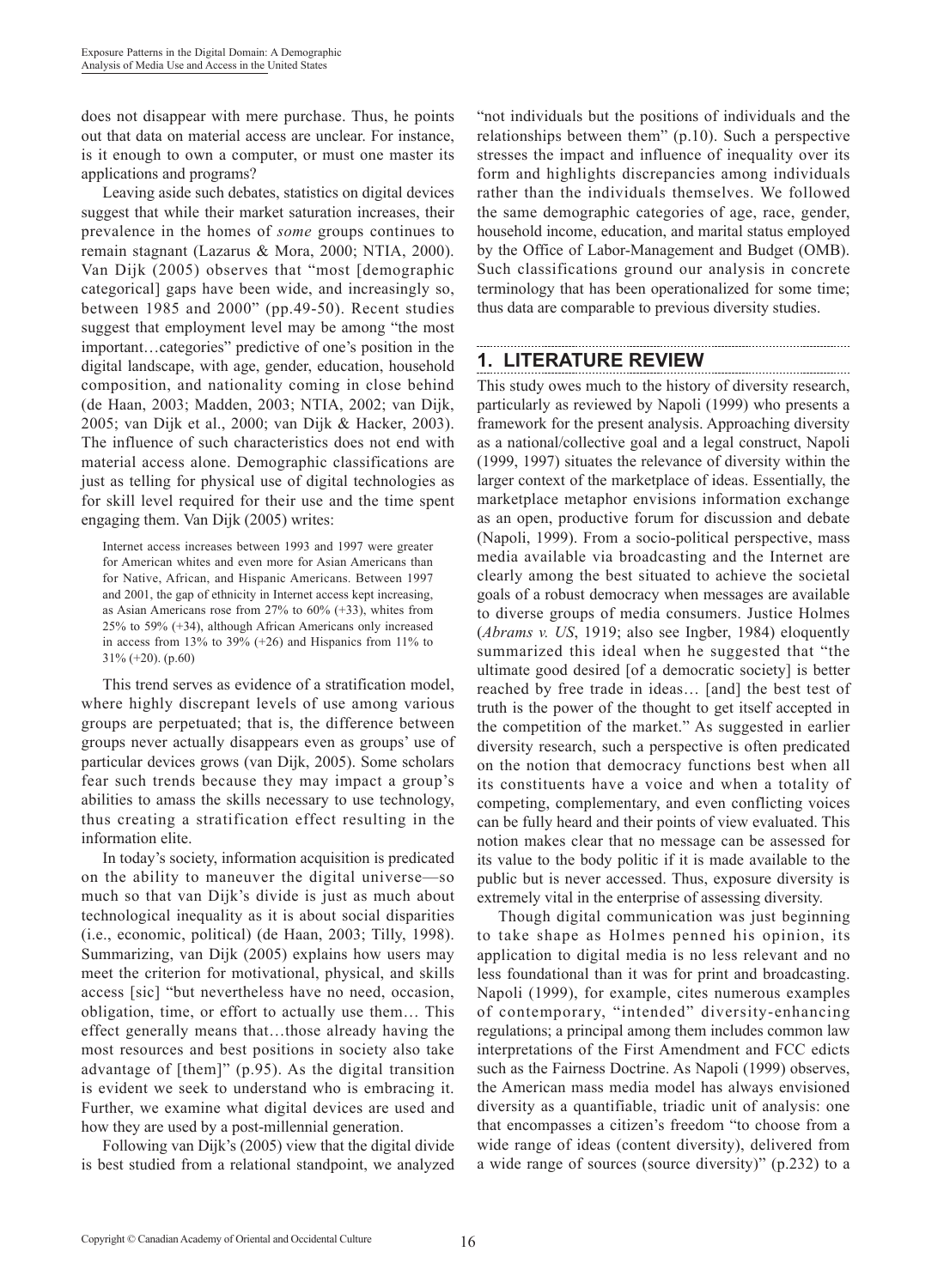wide range of channels and outlets (*exposure* diversity). In short, increase what content is created, where it is disseminated, and how it is received and the marketplace becomes a self-fulfilling prophecy: a forum of ideas that serves it citizens by physically and socially representing the diversity of its citizens (Heeter, 1985; Napoli, 1997).

However, Napoli sees some problems with the diversity construct in that it is too often grounded in the false assumption "that audiences provided with a diversity of content options [will] consume [or are able to consume] a diversity of content" (Napoli, 1999, p.246). Second, this false assumption over-emphasizes the importance of source and content diversity at the extreme neglect of exposure diversity and the role of the consumer in choosing what content to engage (Napoli, 1997; Entman, 2001). As Webster and Phalen (1994) posit, "diversity of supply does not guarantee what might be called 'diversity of consumption'" (p.35). Thus, while scholars have devoted substantial resources to examining the dissemination of information from "diverse and antagonistic sources" (Napoli, 1999, p. 232), little is known about the delivery of such information to diverse and antagonistic consumers (Napoli, 1999; Yuan, 2008). This paucity is troubling because it diminishes the role of consumers and undercuts some of the principles guiding the marketplace of ideas (Napoli, 1999).

Despite its importance in the media and cultural landscape, exposure diversity has received relatively little empirical study (Napoli, 1999). Glasser (1984) partially attributes this to what he calls the FCC's flawed perception of diversity as "strictly economic" (p.139) and solely within the broadcaster's purview (not the consumer's). He adds that by sheer virtue of the need to make diversity manageable as an end rather than a means, the FCC has emphasized source and content regulations over exposure measures because such initiatives are within the administrative grasp. Exposure diversity, on the other hand, is perceived as an "other" so detached from the broadcast process that it is beyond study or control (e.g., beyond the direct economic interests of the broadcast model). As Glasser (1984) observes, the FCC may commit to diversity from afar, but up close the view is skewed towards capitalist competition more than any other goal.

In regard to media exposure, Ferguson (1993) notes that "availability" and "use" are not synonymous. In fact, some exposure diversity research emphasizes an inverse relationship between content and exposure (see e.g., Napoli, 1999). If this is the case, the marketplace of ideas may be "undermined, rather than fulfilled" (Napoli, 1999, p.249).

Unfortunately, most research on exposure diversity has been shaped by the FCC's supply-side model and treats the phenomenon as a footnote more than a focus (Napoli, 1997). Some exposure studies ignore issues of availability and emphasize behavioral analyses of audience

interactions with source and content components (Napoli, 1997). For example, as cable television was just gaining notoriety, Jeffres (1978) posited that increased availability of new and different channels would lead to polarization of viewership for preferred programs at the expense of those that were non-preferred (p.150). Comparing viewing logs and program preference surveys both before and after the introduction of cable television, Jeffres (1978) found no statistically significant differences between preferred program types viewership. Hence, the increased availability of different sources does not guarantee that viewers will change their exposure patterns. Youn (1994) suggests that Jeffres' study was limited by the novelty of the new cable medium; yet even earlier research (Heeter, 1985) suggests that cable television viewers may not consciously comprehend the nature of their interactions with TV.

Despite these findings, an equally expansive body of research suggests that viewer demographics and the availability of technologies do impact the prevalence of diversity in the media, and that studies of audience exposure merit further analysis. Hellman (1985), for instance, compared videotape rankings in the United States and Great Britain and concluded that Americans preferred more "highbrow" content than their European counterparts. He attributed this distinction to the restrictive costs of owning a VCR in the United States contrasted with the relatively inexpensive rental system prevalent in England at the time.

Similarly, Heeter (1985) surveyed viewer attribute research and developed a "program selection" study to test the validity of such findings as applied to cable users. His literature review confirmed a curvilinear relationship between age and information processing, with a peak for individuals in their twenties. Additionally, men were "more comfortable" than women with viewer technology (remote controls, viewer guides, etc.) and thus more likely "to engage in…[program] searches and reevaluations" (Heeter, 1985, p.135). Finally, differences in educational background suggested that highly educated viewers were "more discriminating and selective" and open to the possibility of program alternatives (Heeter, 1985, p.135).

Heeter (1985) analyzed 232 cable households in terms of demographics, channel familiarity, and channel surfing practices. Her results confirmed increased differences in exposure patterns across the life of the channel familiarity process (from familiarization through the development of a "personal repertoire"). While age was the only significant characteristic to be correlated (negatively) with "orienting searches," survey data confirm Heeter's expectations regarding channel reevaluation and channel familiarity. Overall, channel reevaluation, channel familiarity, and channel repertoire appear to be related to being male, young, and novelty-seeking. Repertoire development and channel familiarity are likewise linked to higher education and household income, and reevaluation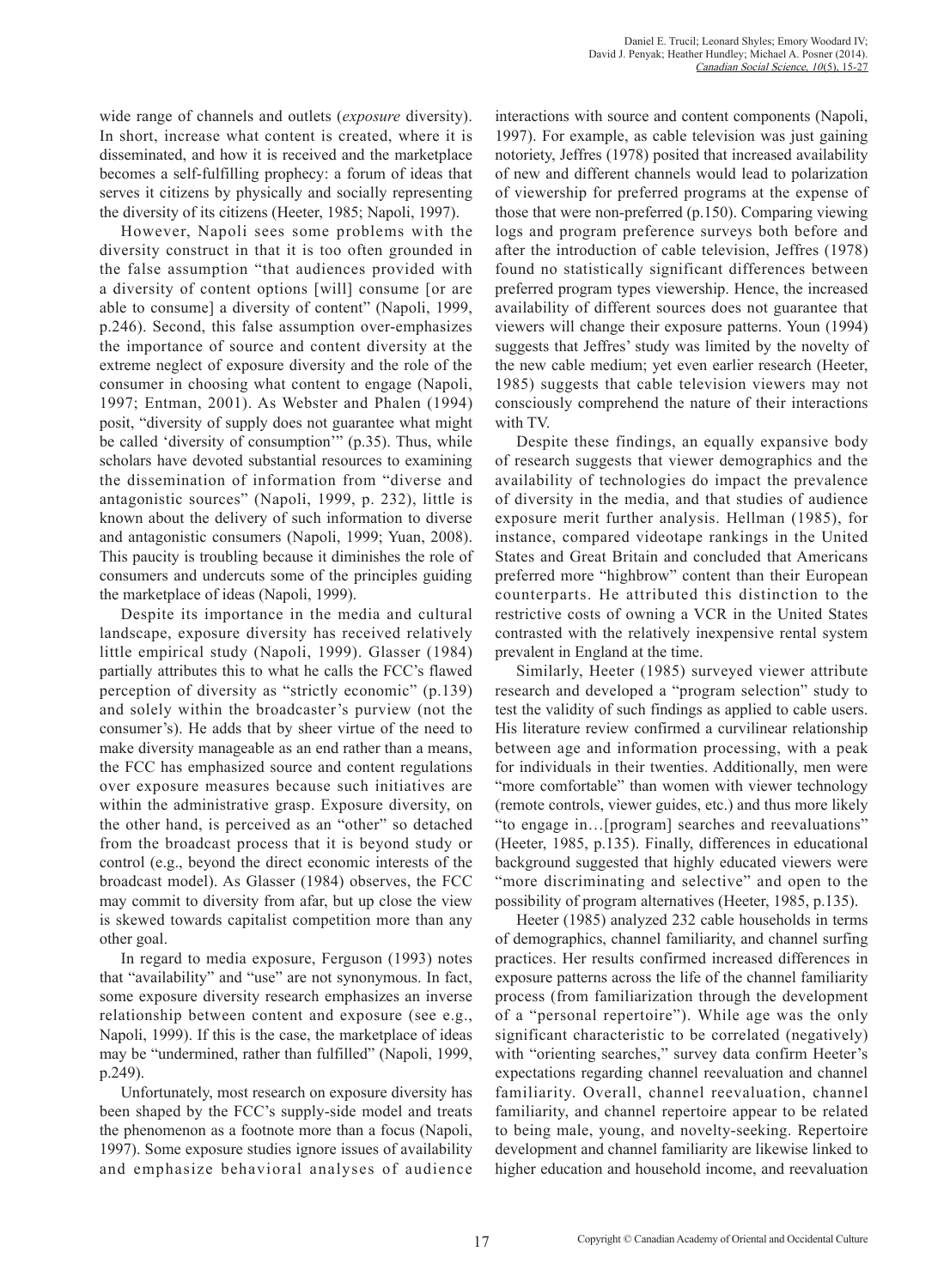and channel repertoire are positively correlated with cable subscription. Heeter concludes that the viewing process is correlated not only to consumer demographics but also to the development of the process itself. As such, cable subscribers eventually develop a unique repertoire of "goto" channels from which they exclusively draw (also see Webster, 1986). Heeter's (1985) analysis confirms that "expected choice process variables do explain significant amounts of variance in channel familiarity and channel repertoire above and beyond what…demographics and viewing habits account for. [This suggests] that choice process patterns influence awareness" (pp.149-150).

Webster's (1986) extended research program on viewing preferences confirms such findings in a secondary analysis of television diaries designed to examine cable's effects on media consumption. "The most widely anticipated change in audience behavior as a response to the new media environment is that the mass audience has become increasingly fragmented" (Webster, 1986, p.83). While traditional network offerings continue to corner the market in terms of channel shares, specialty cable providers now far surpass their network counterparts in ratios of channel users to all viewers *and* channel users among those with access (Webster, 1986). Though their market shares are trumped by wellestablished alternatives, the boutique channel offerings of cable subscription by the 1980s were "substantial items in the television diets of those who viewed them" (Webster, 1986, p.88).

This is not to suggest that creating a niche guarantees loyal viewership. Research demonstrates that an increase in the availability of religious content was ironically detrimental to its consumption (Wober, 1989). In fact, viewers wound up consuming sportscasts and game shows in far greater proportion than they had in previous decades, despite marginal growth of such programming when compared with religious fare (Wober, 1989).

Such research substantiates Ferguson's (1993) claim that viewers are critically selective of content options even when their choices are restricted. In many respects, Ferguson's (1993) analysis provides a much-needed link between Heeter's and Wober's investigations. A telephone survey of 615 households compared "total channel recall" (aided awareness of a channel) with "mindful channel repertoire" (unaided awareness) to determine whether cable subscribers were making use of all available content and how their viewing preferences were shaped by the then new medium of cable television (Ferguson, 1993). Ferguson's (1993) results suggest a tangible difference between self-recognition of a network and aided identification of the same. "Cable subscription (a media factor) and television exposure (an audience availability factor) were the most substantial single predictors of both [total channel recall] and [mindful channel repertoire]" (Ferguson, 1993, p.53). His conclusions lend credence to a major tenet of exposure diversity, namely that "audience activity as an intervening variable in media use" cannot be overlooked (Ferguson, 1993, p.57).

Given the depth of inquiry regarding the effectiveness of exposure diversity, it is both logical and disconcerting that past research has done little more than confirm Napoli's (1997) findings without examining more fully how or why issues of access impact diversity. For example, both Entman (2001) and Lozano (2006) stress how increases in sources actually led to decreases in consumption. Entman (2001) attributes this phenomenon to a viewer's cost-benefit analysis of television options, weighing the amount of energy one is willing to expend for the sake of exposure and enjoyment. Lozano (2006), conversely, believes that individuals who "find content especially suited to [their] demographic, ethnic, religious, and cultural characteristics…[will] not watch programs with other values, ideas, representation of groups, or geographic locations" (p.476). Though Lozano highlights the need to recognize the importance of exposure diversity, he does so without examining it as an independent unit of analysis.

This study aims to remedy such deficiencies, especially in the field of new digital media device access and use. In particular, we have separated use and access from content and programming in an attempt to uncover both if and how new digital media devices are used by a diverse group of consumers, including college students and selected household members. Separating use and access from content and programming allows us to understand the audience as an important intervening variable between content and dissemination (Ferguson, 1993). It explicates more fully how issues of access contribute to the goals of democracy and assesses the ways in which US mass media content is either utilized by selected sectors of the viewing public or lost to its intended audience.

## **2. RESEARCH QUESTIONS**

Based on the foregoing rationale and literature review, the questions of interest are:

For college students and selected household members, what digital devices are used most across several demographic categories of interest (age, gender, race, occupation, education, and income level)?

What is the nature of the uses to which these devices are put, both in the aggregate and across the aforementioned demographic categories?

How much time is spent using such devices for selected functions/features?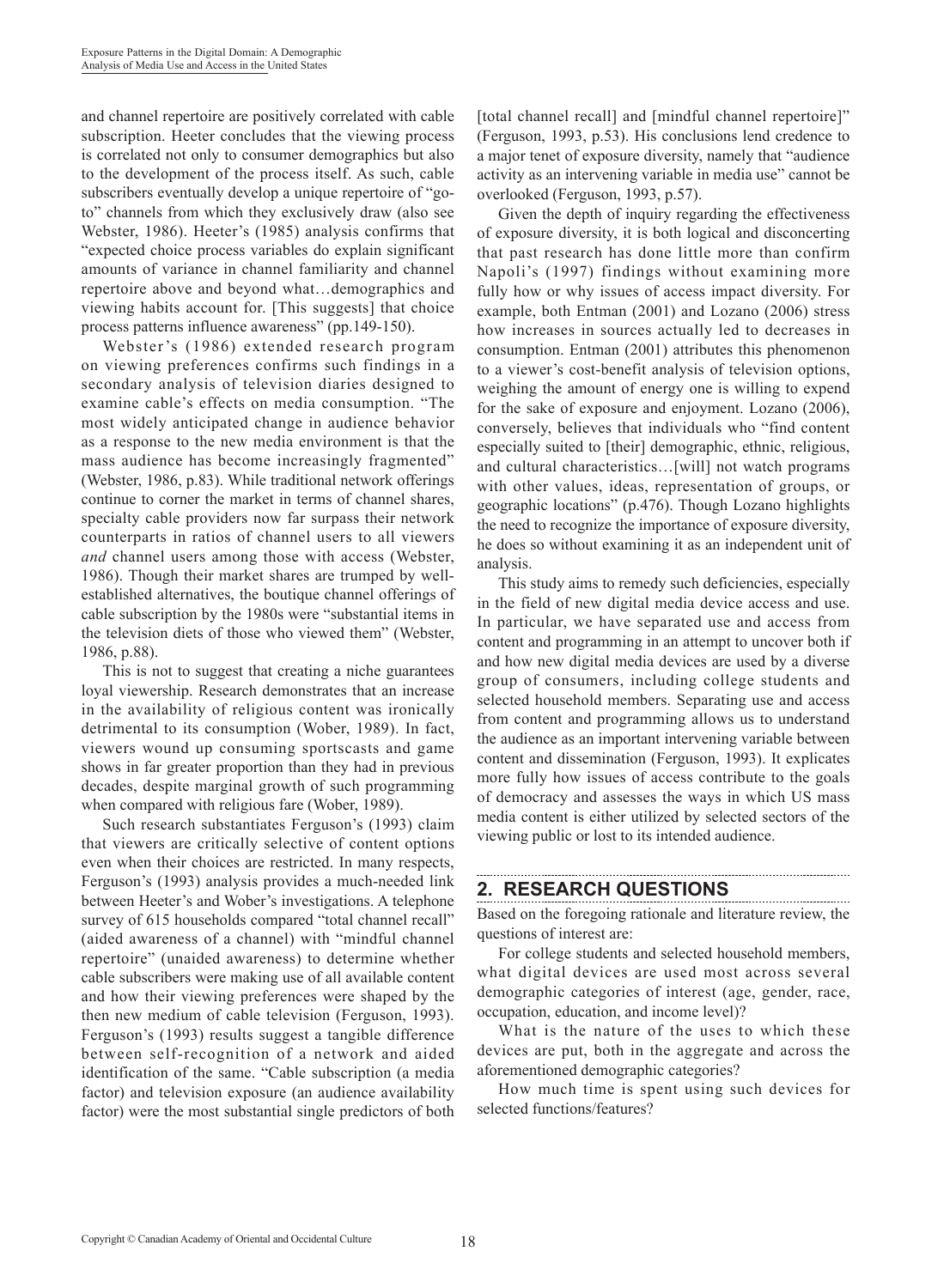### **3. METHODS**

#### **3.1 Subject Selection**

In April 2008, fifteen Communication professors from across the United States were contacted by telephone and email; twelve agreed to assist with data collection, representing geographic regions including California (4 locations), Michigan (2 locations), Illinois (2 locations), Maryland (1 location), Connecticut (1 location), Ohio (1 location), and Pennsylvania (1 location). Each professor was asked to distribute an online survey link to his or her students. Students completing the survey were also asked to select a member from their household (age twelve or older) to complete the same survey. The total sample of participants represents a convenience sample of American college students and selected household members from a dozen locations across the US.

#### **3.2 Data Collection**

Exposure diversity was gauged using an 85-item inventory developed via a series of focus groups with college students and graduates about their access and use of digital media devices (the complete survey is available upon request from the authors). Respondents were asked questions related to access, amount of time spent using various digital technologies, and their preferences and satisfaction levels for twelve media devices and services, including television, radio, streaming radio, cell phones, computers, MP3 players, digital cameras, digital video cameras, digital video editing systems, video games, and Internet providers. Respondents were also asked to provide demographic information (age, zip code, education level, gender, ethnicity/race, marital status, and total annual household income).

After obtaining Human Subjects' approval, data were collected over a three-month period for all 297 participants. Participation was voluntary. Over 90% of those who accessed the link completed the survey.

#### **3.3 Data Analysis**

Responses were analyzed by computing frequency scores and percents for each question for totality ( $N = 297$ ) and for each demographic group isolated for analysis. Selected measures of central tendency and dispersion were also computed to summarize results; finally, in cases where marked differences were observed across groups, followup (chi-square) tests were conducted to determine whether observed disparities across demographic groups were statistically significant.

## **4. RESULTS**

Table 1 reports frequency and proportion scores for all participants surveyed and includes selected measures of central tendency and dispersion. Since respondents were not required to answer all questions, some group

totals differ for some variables. For example, only 275 individuals responded to the question regarding age, while 296 reported marital status.

| <b>Table 1</b>     |                                                             |  |  |
|--------------------|-------------------------------------------------------------|--|--|
|                    | <b>Grand Totality of Demographics for 297 Online Survey</b> |  |  |
| <b>Respondents</b> |                                                             |  |  |

| Demographic                                            | $N \# / \%$ <sup>a</sup> |
|--------------------------------------------------------|--------------------------|
| AGE                                                    |                          |
| $<$ 18                                                 | 1/03                     |
| 18-24                                                  | 232/.78                  |
| 25-34                                                  | 16/.05                   |
| 35-44                                                  | 8/0.03                   |
| 45-54                                                  | 9/03                     |
| $55+$                                                  | 9/03                     |
| <b>Total Valid Responses</b><br>.                      | 275                      |
| ANNUAL INCOME                                          |                          |
| $<$ \$10,000                                           | 70/0.24                  |
| \$10,000-\$19,999                                      | 88/.30                   |
| \$20,000-\$29,000                                      | 24/.08                   |
| \$30,000-\$39,000                                      | 17/.06                   |
| \$40,000-\$49,000                                      | 5/0.02                   |
| \$50,000-\$59,000                                      | 12/.04                   |
| \$60,000-\$69,000                                      | 4/01                     |
| \$70,000-\$100,000                                     | 10/03                    |
| $$100,000+$                                            | 28/.09                   |
| I don't know                                           | 36/12                    |
| <b>Total Valid Responses</b><br>---------------------- | 294                      |
| <b>MARITAL STATUS</b>                                  |                          |
| Single                                                 | 257/.87                  |
| Married                                                | 33/11                    |
| Separated                                              | 1/ < 01                  |
| Divorced                                               | 4/01                     |
| Widowed                                                | 1/ < 01                  |
| <b>Total Valid Responses</b>                           | 296                      |
| <b>ETHNICITY</b>                                       |                          |
| White                                                  | 198/.67                  |
| <b>Black</b>                                           | 26/0.09                  |
| Hispanic                                               | 25/.08                   |
| Asian                                                  | 29/.09                   |
| Native American                                        | 16/.05                   |
| <b>Total Valid Responses</b>                           | 294                      |
| <b>EDUCATION</b>                                       |                          |
| Some High School                                       | 1/.01                    |
| High School Diploma                                    | 133/.45                  |
| 2-year College Degree                                  | 47/16                    |
| 4-year College Degree                                  | 100/.34                  |
| Post-Graduate Degree                                   | 11/.04                   |
| <b>Total Valid Responses</b>                           | 292                      |

a Total number of online survey respondents in each category coded per totality and percent composition of category. Percentages are expressed in decimal form.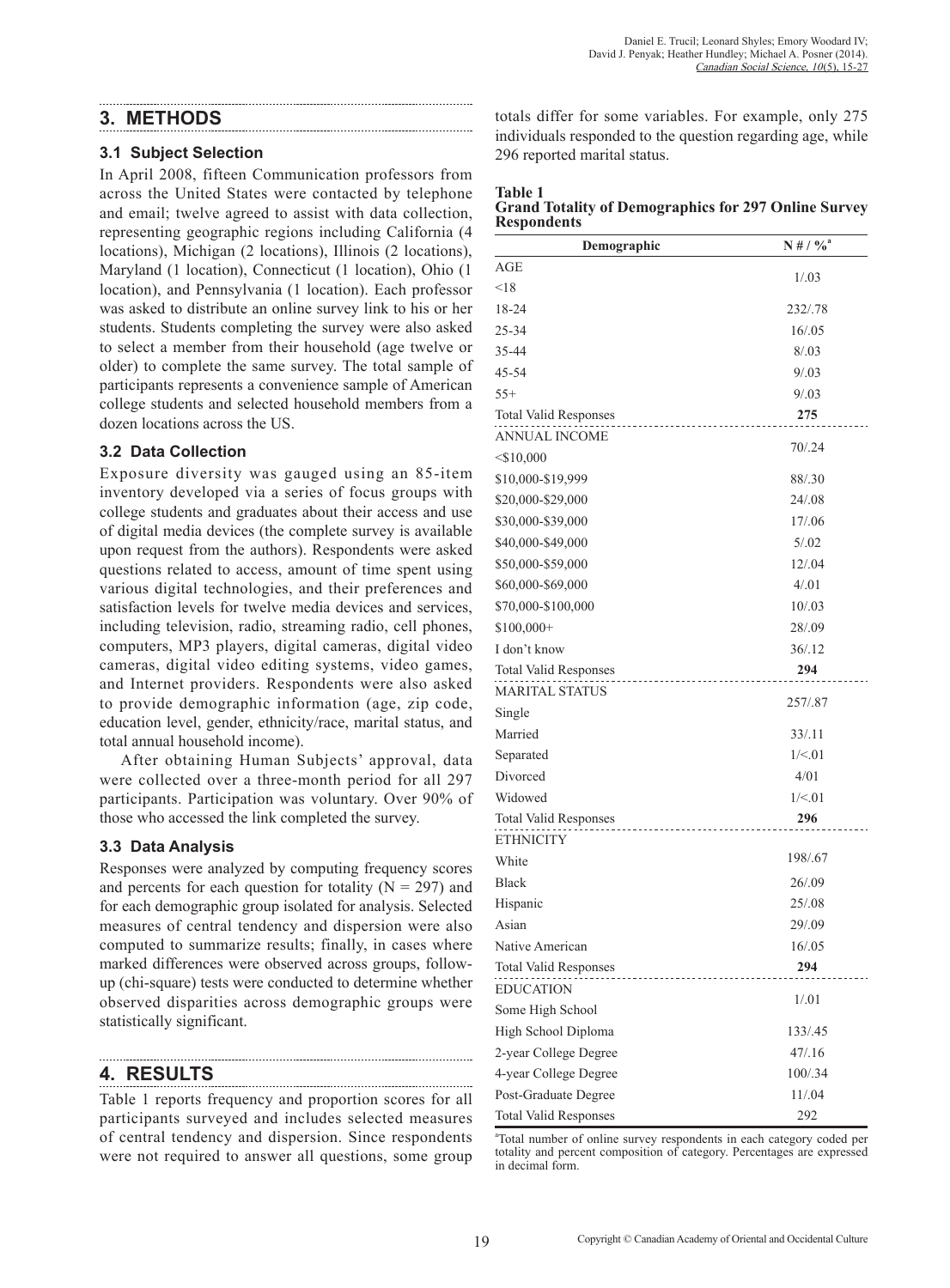As Table 1 suggests, nearly 90% of respondents identified themselves as single. Eighty-three percent were between the ages of 18 and 35 and just over two-thirds (67%) classified themselves as White. Married persons totaled 11% of respondents. Only 1 survey respondent was a minor below the age of 18. Only 5% of respondents identified themselves as Native Americans, followed closely by Hispanics (8%), Blacks (9%), and Asians  $(11\%)$ .

Seventy percent of respondents reported earning less than the US median income of \$50,000 (US Census Bureau, 2008: < www.census.gov/Press-Release/www/ releases/archives/ income\_wealth/012528.html >); only 30% earned more.

Of the many relationships examined, those involving gender featured some of the most striking differences. For example, Table 2 shows the top three regular uses of a cell phone comparing men, women, and the totality. As the table shows, while men and women are about equal in their use of cell phones for talking, one clear difference between them is the greater time women use them for texting compared to men. A follow-up chi square test suggests that texting is a practice women engage in more than men. As totality of use decreases, however, so too does use by men. Only 63% of male respondents, for example, answered that they use their cell phones as alarm clocks compared with 80% of females.

#### **Table 2**

| <b>Frequency and Percent Distribution of the Regular</b> |  |  |
|----------------------------------------------------------|--|--|
| Uses of a Cell Phone Coded by Gender for 293 Online      |  |  |
| <b>Survey Respondents</b>                                |  |  |

|                           | Regular cell phone uses                    |        |        |        |  |  |  |  |  |
|---------------------------|--------------------------------------------|--------|--------|--------|--|--|--|--|--|
|                           | Alarm clock<br>Texting<br>Total<br>Talking |        |        |        |  |  |  |  |  |
| Male # $/$ % <sup>a</sup> | 82/95                                      | 69/80  | 54/63  | 86/29  |  |  |  |  |  |
| Female                    | 206/1.0                                    | 184/89 | 165/80 | 207/71 |  |  |  |  |  |
| $n^b$                     | 288                                        | 253    | 219    | 293    |  |  |  |  |  |

a Total number of online survey respondents in each category coded per gender and percent composition of category. Percentages are expressed in decimal form.

<sup>b</sup>n= total number of responses for each category

In order to see whether variations of use were due to chance or to some association with gender, a chi-square test was performed for all of the top-three choices. With  $d.f. = 1$  for each, a  $X^2$  of 6.29 was computed for talking, 3.86 for texting, and 9.21 for use as an alarm clock. These outcomes are associated with probability levels of 0.01, 0.05, and 0.002, respectively, indicating significant differences between men and women for cell phone use, particularly as regards texting and timekeeping. Chi square calculations for all data are reported in the last table.

Data regarding the amount of time spent using or avoiding a particular digital device represents the second major facet of our study. Table 3 displays the average time spent surfing the web on one of the most pervasive digital devices, the personal computer. Almost half of all respondents surf the web for 30 minutes to two hours per day. Only 6% of respondents do no web browsing with a computer at all.

#### **Table 3**

**Frequency and Percent Distribution of the Daily Time Spent Surfing the Web With a Computer Coded by Marital Status for 296 Online Survey Respondents**

|                             | Average daily time spent surfing the web with a computer |              |                                |                        |                         |            |              |  |  |  |
|-----------------------------|----------------------------------------------------------|--------------|--------------------------------|------------------------|-------------------------|------------|--------------|--|--|--|
|                             | None                                                     | $<$ 30 mins. | $30 \text{ mins.} < 1$<br>hour | 1 hour- $<$ 2<br>hours | 2 hours $\leq$<br>hours | $3+ hours$ | <b>Total</b> |  |  |  |
| Single # $/$ % <sup>a</sup> | 11/.04                                                   | 58/.20       | 51/0.20                        | 81/.32                 | 31/12                   | 25/10      | 257/.87      |  |  |  |
| Married                     | 5/15                                                     | 11/33        | 8/24                           | 6/18                   | 2/0.06                  | 1/03       | 33/11        |  |  |  |
| Separated                   | 0/0.00                                                   | 0/0.00       | 0/0.00                         | 0/0.00                 | 1/1.0                   | 0/0.00     | 1/ < 01      |  |  |  |
| Divorced                    | 1/25                                                     | 2/0.50       | 1/0.25                         | 0/0.00                 | 0/0.00                  | 0/0.00     | 4/01         |  |  |  |
| Widowed                     | 1/1.0                                                    | 0/0.00       | 0/0.00                         | 0/0.00                 | 0/0.00                  | 0/0.00     | 1/ < 01      |  |  |  |
| $n^{b}$                     | 18                                                       | 71           | 60                             | 87                     | 34                      | 26         | 296          |  |  |  |

a Total number of online survey respondents in each category coded per marital status and percent composition of category. Percentages are expressed in decimal form.

<sup>b</sup>n= total number of responses for each category

Marital status is a demographic category that seems to differentiate singles from others when it comes to web browsing. For example, singles seem far more likely to spend long periods of time (one hour or more) web browsing than any other marital group. As Table 3 shows, 54% spend more than an hour a day surfing the web with a computer. Further, nearly one in five of these relatively heavy users web-surf for more than three hours a day. By contrast, only 4% of singles do not use computers to surf the web at all, compared with 15% of married respondents.

This is not to suggest, however, that all persons free from relational commitment are likely to use the Internet

for extended periods of time. Married persons are the next heaviest surfers, with over a quarter spending more than an hour a day using a computer to web browse. At the same time, more than half (57%) of married respondents surf for less than 60 minutes a day. Though the number of divorced and widowed respondents is small, all of them web surf for less than one hour daily. A chi square test revealed that there is a statistically significant difference between the time spent web surfing by different martial groups (d.f. of 20,  $X^2 = 40.43$ ,  $p = 0.004$ ).

Table 4 displays similar media use differences based on marital status as related to the time spent uploading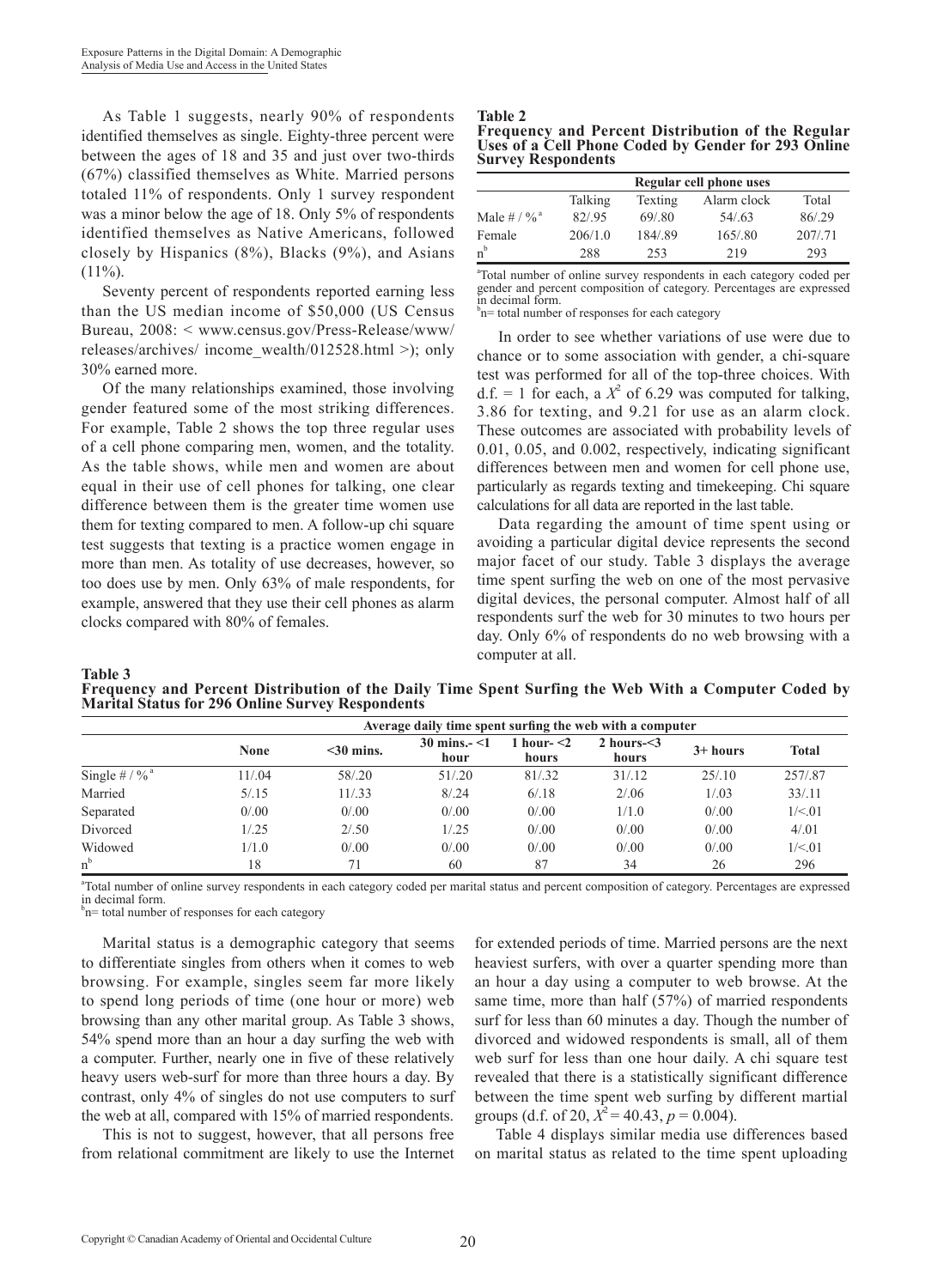pictures and videos to the web with a computer. Of all respondents surveyed, almost half (48%) spend less than 30 minutes a day uploading content to the web with a computer. As the data suggest, marital status is predictive of some differences. Specifically, singles are far more likely than others to spend long periods of time uploading digital content. As the table shows, 15% do so for more than 30 minutes a day.

**Table 4 Frequency and Percent Distribution of the Daily Time Spent Uploading Pictures and Videos on the Web With a Computer Coded by Marital Status for 296 Online Survey Respondents**

|                             | Average daily time spent uploading pictures and videos on the web with a computer |              |                         |                     |                            |            |              |  |  |  |
|-----------------------------|-----------------------------------------------------------------------------------|--------------|-------------------------|---------------------|----------------------------|------------|--------------|--|--|--|
|                             | <b>None</b>                                                                       | $<$ 30 mins. | 30 mins. $-$ <1<br>hour | 1 hour- $<$ 2 hours | 2 hours- $\leq$ 3<br>hours | $3+ hours$ | <b>Total</b> |  |  |  |
| Single # $/$ % <sup>a</sup> | 85/33                                                                             | 134/52       | 24/.09                  | 9/0.04              | 3/0.01                     | 2/01       | 257/87       |  |  |  |
| Married                     | 27/.82                                                                            | 5/15         | 1/0.03                  | 0/0.00              | 0/0.00                     | 0/0.00     | 33/11        |  |  |  |
| Separated                   | 1/1.0                                                                             | 0/0.00       | 0/0.00                  | 0/0.00              | 0/0.00                     | 0/0.00     | 1/ < 01      |  |  |  |
| Divorced                    | 1/25                                                                              | 3/0.75       | 0/0.00                  | 0/0.00              | 0/0.00                     | 0/0.00     | 4/01         |  |  |  |
| Widowed                     | 1/1.0                                                                             | 0/0.00       | 0/0.00                  | 0/0.00              | 0/0.00                     | 0/0.00     | 1/5.01       |  |  |  |
| $n^{\rm b}$                 | .15                                                                               | 142          | 25                      | Q                   |                            |            | 296          |  |  |  |

a Total number of online survey respondents in each category coded per marital status and percent composition of category. Percentages are expressed in decimal form.

<sup>b</sup>n= total number of responses for each category

To determine whether differences associated with uploading were statistically significant as a function of marital status, a chi square test was performed. With  $d.f. = 20$ , a  $X^2$  of 33.94 was computed; this outcome is associated with a probability level of 0.03, indicating that the differences observed among subgroups go beyond mere random chance variations.

Perhaps not surprising given uploading trends, marital subgroups are also divided in how long they spend recording content. Table 5 shows the average daily time spent using a digital video camera as a hobby for all respondents by totality and by marital subgroups.

**Table 5 Frequency and Percent Distribution of the Daily Time Spent Using a Digital Video Camera as a Hobby Coded by Marital Status for 295 Online Survey Respondents**

| Average daily time spent using a digital video camera as a hobby |             |              |                 |              |              |            |              |  |  |
|------------------------------------------------------------------|-------------|--------------|-----------------|--------------|--------------|------------|--------------|--|--|
|                                                                  | <b>None</b> | $<$ 30 mins. | 31 mins.-1 hour | $>1-2$ hours | $>2-3$ hours | $3+ hours$ | <b>Total</b> |  |  |
| Single # $/$ % <sup>a</sup>                                      | 207/81      | 35/14        | 5/0.02          | 7/03         | 2/0.01       | 0/0.00     | 256/.87      |  |  |
| Married                                                          | 28/85       | 5/15         | 0/0.00          | 0/0.00       | 0/0.00       | 0/0.00     | 33/11        |  |  |
| Separated                                                        | 1/1.0       | 0/0.00       | 0/0.00          | 0/0.00       | 0/0.00       | 0/0.00     | 1/ < 01      |  |  |
| Divorced                                                         | 3/0.75      | 1/25         | 0/0.00          | 0/0.00       | 0/0.00       | 0/0.00     | 4/01         |  |  |
| Widowed                                                          | 0/0.00      | 0/0.00       | 1/1.0           | 0/0.00       | 0/0.00       | 0/0.00     | 1/ < 01      |  |  |
| $n^{\rm b}$                                                      | 239         | 41           |                 |              |              |            | 295          |  |  |

a Total number of online survey respondents in each category coded per marital status and percent composition of category. Percentages are expressed in decimal form.

<sup>b</sup>n= total number of responses for each category

For the relatively small proportion of respondents engaged in this activity, singles were again the most likely to use digital video cameras as a hobby. Among those singles who use video cameras at all, 6% do so for 31 minutes to three hours a day. Divorced and widowed respondents are the most likely to engage in "light" use of digital cameras as a hobby. Twenty-five percent of those divorced record content for less than 30 minutes a day.

A chi square test revealed significant differences among marital subgroups (d.f. = 16;  $X^2$  = 50.95;  $p$  = 0.00).

Table 6 presents similar findings on the daily time spent editing videos comparing men, women, and the totality. Once again, few respondents (16%) do any video editing at all. Of those who do, most (10%) spend less than 30 minutes a day engaging in such pursuits.

**Table 6**

**Frequency and Percent Distribution of the Daily Time Spent Editing Videos Coded by Gender for 292 Online Survey Respondents**

| Average daily time spent editing videos                                                                                      |        |       |        |       |        |        |         |  |  |
|------------------------------------------------------------------------------------------------------------------------------|--------|-------|--------|-------|--------|--------|---------|--|--|
| None<br><b>Total</b><br>$>2-3$ hours<br>$31 \text{ mins} - 1 \text{ hour} > 1-2 \text{ hours}$<br>$<$ 30 mins.<br>$3+ hours$ |        |       |        |       |        |        |         |  |  |
| Male # $/$ % <sup>a</sup>                                                                                                    | 65/76  | 1/13  | 5/0.06 | 1/.01 | 4/0.05 | 0/0.00 | 86/.29  |  |  |
| Female                                                                                                                       | 181/88 | 18/09 | 3/02   | 1/.01 | 2/01   | 1/.01  | 206/.71 |  |  |
|                                                                                                                              | 246    | 29    |        |       |        |        | 292     |  |  |

a Total number of online survey respondents in each category coded per gender and percent composition of category. Percentages are expressed in decimal form.

<sup>b</sup>n= total number of responses for each category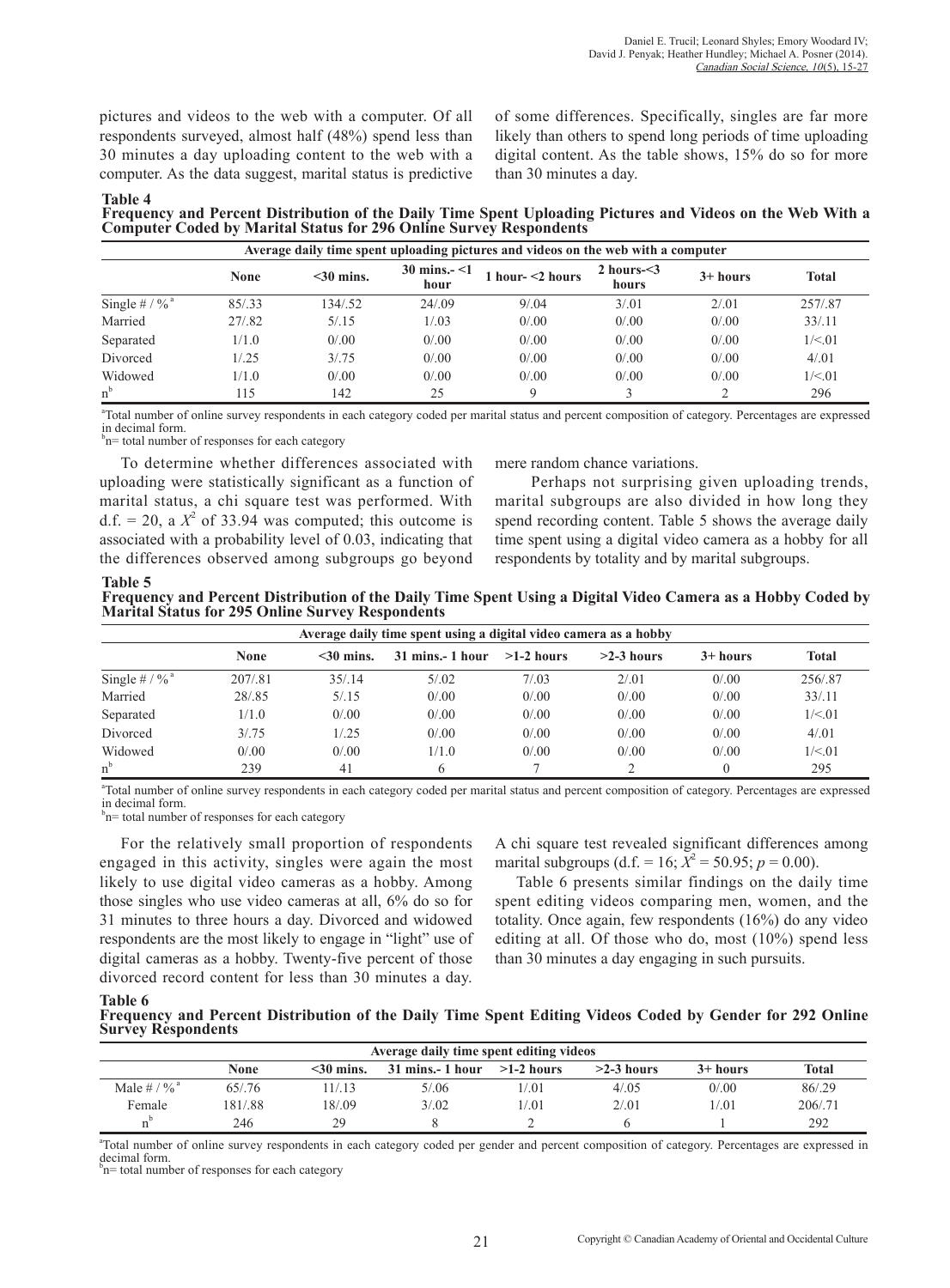Though a woman is the only respondent to report spending three or more hours a day editing video, men are still more likely to perform such tasks. Five percent of men, in fact, report doing so for two to three hours a day and almost one in five (19%) report editing for up to one hour. By contrast, almost nine out of ten women (88%) report spending no time whatsoever editing video content. To see whether such outcomes were due to chance or a probable gender association, a chi square test was performed. The probability associated with this data was 0.049 (d.f. = 5,  $X^2 = 11.12$ ), indicating a significant difference between time spent editing videos.

In contrast to trends reported thus far regarding gender dominance in the use of digital media devices, Table 7 shows that in some cases women can indeed outnumber men in measures of exposure for time spent social networking. Almost half (48%) of all respondents spend no more than one hour using their computer to social network (16%, in fact, refrain from doing so altogether). Only 15%, furthermore, would be classified as comparatively "heavy users," those spending two hours or more social networking with a computer.

**Table 7**

**Frequency and Percent Distribution of the Daily Time Spent Social Networking with a Computer Coded by Gender for 293 Online Survey Respondents**

|                           | Average daily time spent social networking with a computer |                 |                 |              |              |            |         |  |  |  |
|---------------------------|------------------------------------------------------------|-----------------|-----------------|--------------|--------------|------------|---------|--|--|--|
|                           | None                                                       | $\leq$ 30 mins. | 31 mins.-1 hour | $>1-2$ hours | $>2-3$ hours | $3+ hours$ | Total   |  |  |  |
| Male # $/$ % <sup>a</sup> | 15/.17                                                     | 33/38           | 14/16           | 15/.17       | 5/0.06       | 4/0.05     | 86/.29  |  |  |  |
| Female                    | 31/15                                                      | 41/20           | 54/26           | 43/0.21      | 28/14        | 10/0.05    | 207/.71 |  |  |  |
| $n^{b}$                   | 46                                                         | 74              | 68              | 58           | 33           | 14         | 293     |  |  |  |

a Total number of online survey respondents in each category coded per gender and percent composition of category. Percentages are expressed in decimal form.

<sup>b</sup>n= total number of responses for each category

As Table 7 shows, men and women mirror the average for totality almost exactly. Notice that nearly equal proportions of men and women (17% of men and 15% of women) do no social networking at all, while 5% of each gender does so for more than three hours a day. However, men appear to engage in social networking for less time (54% at one hour or less), while women do so more (35% for one to three hours daily). These differences are statistically significant (d.f. = 5,  $X^2$  = 14.60). The probability level associated with them was 0.01, indicating

a fairly significant discrepancy between the genders in terms of time spent social networking.

Gender and marital status appear as determinants of differential exposure patterns but they are not the only ones. As van Dijk (2005) posits, level of education is just as telling for differences in the use of digital devices. Like Table 3, Table 8 shows selected measures of central tendency for the time spent surfing the web with a computer—here as broken down by education level.

**Table 8 Frequency and Percent Distribution of the Daily Time Spent Surfing the Web With a Computer Coded by Education for 292 Online Survey Respondents**

|                                         | Average daily time spent surfing the web with a computer |              |                    |              |                         |        |              |  |  |  |
|-----------------------------------------|----------------------------------------------------------|--------------|--------------------|--------------|-------------------------|--------|--------------|--|--|--|
|                                         | <b>None</b>                                              | $<$ 30 mins. | $31$ mins.- 1 hour | $>1-2$ hours | $>2-3$ hours $3+$ hours |        | <b>Total</b> |  |  |  |
| Some High School $\# / \%$ <sup>a</sup> | 0/0.00                                                   | 1/1.0        | 0/0.00             | 0/0.00       | 0/0.00                  | 0/0.00 | 1/0.01       |  |  |  |
| High School Diploma                     | 7/0.05                                                   | 35/0.26      | 26/0.20            | 35/0.26      | 15/11                   | 15/11  | 133/.45      |  |  |  |
| 2-year College Degree                   | 2/0.04                                                   | 9/19         | 8/17               | 19/0.40      | 5/11                    | 4/0.09 | 47/16        |  |  |  |
| 4-year College Degree                   | 7/07                                                     | 20/0.20      | 22/22              | 31/31        | 13/13                   | 7/0.07 | 100/.34      |  |  |  |
| Post-grad. Degree                       | 1/0.09                                                   | 5/0.46       | 2/18               | 2/18         | 1/0.09                  | 0/0.00 | 11/04        |  |  |  |
| $n^{b}$                                 |                                                          | 70           | 58                 | 87           | 34                      | 26     | 292          |  |  |  |

a Total number of online survey respondents in each category coded per educational level and percent composition of category. Percentages are expressed in decimal form.<br><sup>b</sup>n= total number of responses for each category

Totality proportions are nearly identical to those reflected by Table 3 and are not repeated here. One difference in usage patterns as a function of education level appears to be among Associates Degree recipients, 40% of whom spend one to two hours surfing the web compared with only 30% of the totality. Respondents with some high school education and those possessing a post-graduate

degree are also notable exceptions. It is clear from the table that post-graduates are less likely to web browse for long periods of time than any other groups differentiated along educational levels. Nearly half (46%) of these respondents, in fact, do so for less than half-an-hour daily. When a chi square test was performed to explore whether persons with varying degree qualifications differed from one another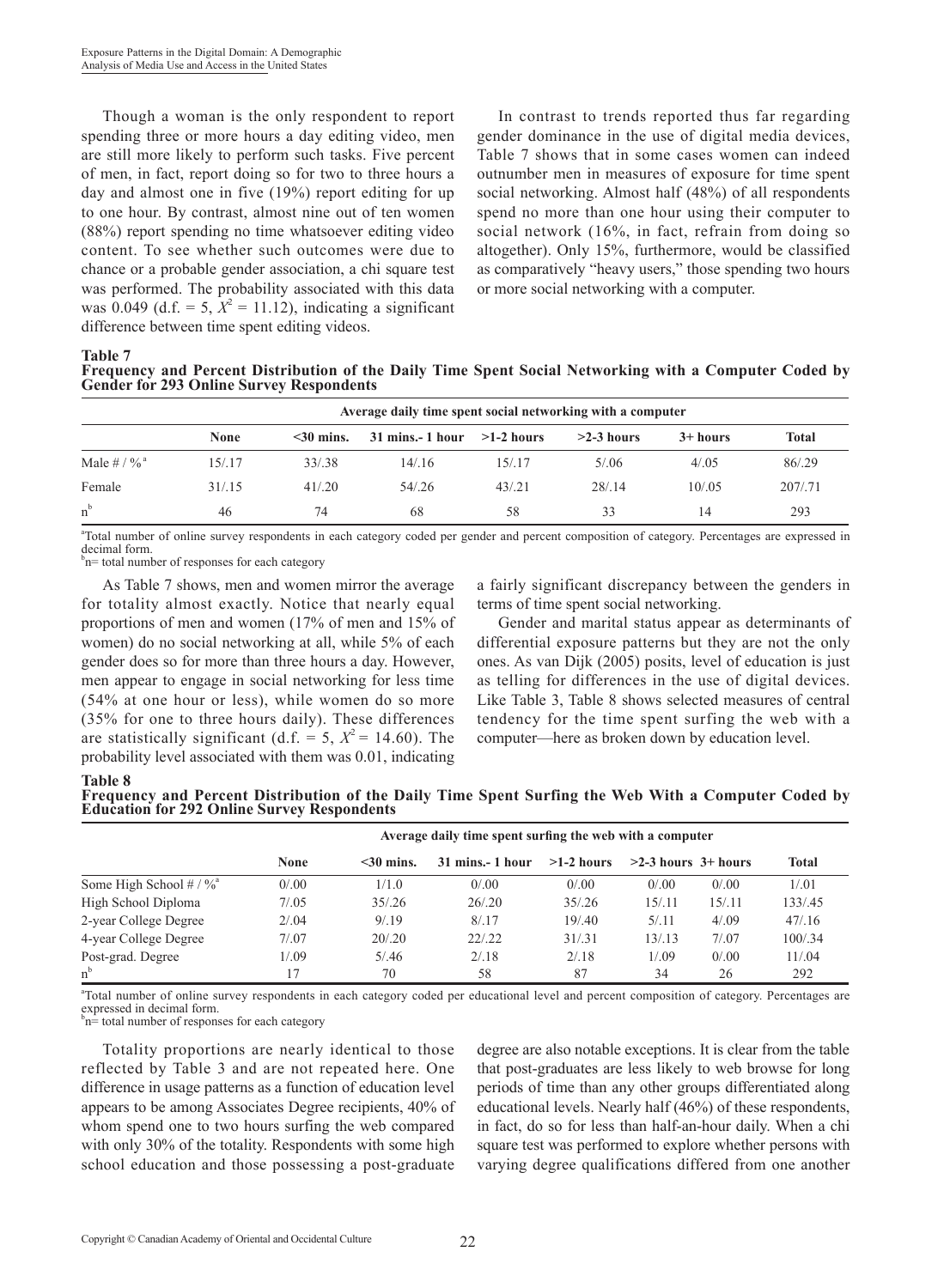with respect to time spent surfing the web with a computer, fairly significant differences were found (d.f.  $=$  3;  $X^2$  =  $12.37$ ;  $p = 0.015$ ).

It seems that education level is also associated with the use of another digital device, one that provides connectivity as much or more than content—the cell phone. Table 9 reports the number of text messages sent daily comparing the totality of respondents and several educational subgroup.

**Table 9 Frequency and Percent Distribution of the Number of Text Messages Sent Daily Using a Cell Phone Coded by Education for 292 Online Survey Respondents**

|                                         | Number of text messages sent on an average day |         |          |        |         |           |         |              |  |
|-----------------------------------------|------------------------------------------------|---------|----------|--------|---------|-----------|---------|--------------|--|
|                                         | <b>None</b>                                    | 1-5     | $6 - 10$ | 11-15  | $16-20$ | $21 - 25$ | $25+$   | <b>Total</b> |  |
| Some High School $\# / \%$ <sup>a</sup> | 0/0.00                                         | 1/1.0   | 0/0.00   | 0/0.00 | 0/0.00  | 0/0.00    | 0/0.00  | 1/0.01       |  |
| High School Diploma                     | 14/.11                                         | 20/15   | 18/.14   | 17/13  | 11/.08  | 12/.09    | 41/31   | 133/.45      |  |
| 2-year College Degree                   | 7/0.15                                         | 12/0.26 | 7/0.15   | 4/0.09 | 5/11    | 0/0.00    | 12/0.26 | 47/16        |  |
| 4-year College Degree                   | 9/0.09                                         | 23/23   | 18/18    | 11/11  | 10/10   | 8/0.08    | 21/21   | 100/.34      |  |
| Post-grad. Degree                       | 6/0.55                                         | 3/0.27  | 1/0.09   | 0/0.00 | 0/0.00  | 0/0.00    | 1/.09   | 11/4         |  |
|                                         | 36                                             | 59      | 44       | 32     | 26      | 20        | 75      | 292          |  |

a Total number of online survey respondents in each category coded per educational level and percent composition of category. Percentages are expressed in decimal form.

 $b_n$ = total number of responses for each category

What is perhaps most interesting about responses to this item is that the majority of respondents are clustered at extremes of device use. The largest group (26%) sends more than 25 text messages daily, but the second largest group (20%) sends fewer than five. The number of people sending fewer than ten messages (35%) or more than twenty messages (33%) is fairly even. As for subgroups, most are within a few percentage points of the totality. On the whole, high school graduates are slightly more likely than any other groups to send eleven or more text messages a day. Post-graduate degree recipients are the only respondents to stray substantially from texting trends. Over half (55%) of such persons send no text messages at all, while just over a fourth (27%) send fewer than five per day. Finally, it is clear from the table that not all highly educated persons avoid texting: almost 10% of post-graduates send messages in excess of 25 daily.

To assess whether variations in texting habits were due to chance or some association with education level, a chi square test was performed. This outcome indicates that any difference observed is only slightly significant  $(d.f. =$ 24,  $X^2 = 12.37$ ,  $p = 0.04$ ).

We conclude our analysis with exposure data on one of the more controversial diversity demographics: ethnicity. Table 10 shows central tendency measures for the amount of time spent playing video games daily on the weekends comparing five of the Labor Department's six ethnic classifications (no responses for "Indian" were observed). Overall, nearly three-fourths (73%) of respondents do not play online video games at all during weekdays. Of the respondents who do, most (18%) do so for less than 30 minutes a day. All other time segments are comprised of respondents in single digit proportions.

#### **Table 10**

**Frequency and Percent Distribution of the Amount of Time Spent Playing Online Video Games During Weekends Coded by Race for 293 Online Survey Respondents**

| Average daily time spent playing online video games during the weekends |             |                 |                    |              |              |            |              |  |  |
|-------------------------------------------------------------------------|-------------|-----------------|--------------------|--------------|--------------|------------|--------------|--|--|
|                                                                         | <b>None</b> | $\leq$ 30 mins. | $31$ mins.- 1 hour | $>1-2$ hours | $>2-3$ hours | $3+ hours$ | <b>Total</b> |  |  |
| White $\# / \%$ <sup>a</sup>                                            | 152/.77     | 29/15           | 6/0.03             | 5/0.03       | 5/0.03       | 0/0.00     | 197/.67      |  |  |
| <b>Black</b>                                                            | 14/.54      | 8/31            | 1/0.04             | 1/0.04       | 1/0.04       | 1/0.04     | 26/0.09      |  |  |
| Hispanic                                                                | 19/.66      | 6/21            | 3/10               | 1/0.03       | 0/0.00       | 0/0.00     | 29/10        |  |  |
| Asian                                                                   | 18/.72      | 4/16            | 1/0.04             | 2/0.08       | 0/0.00       | 0/0.00     | 25/0.09      |  |  |
| Native American                                                         | 10/0.63     | 5/31            | 0/0.00             | 1/0.06       | 0/0.00       | 0/0.00     | 16/0.05      |  |  |
| $n^b$                                                                   | 213         | 52              |                    | 10           | 6            |            | 293          |  |  |

a Total number of online survey respondents in each category coded per race and percent composition of category. Percentages are expressed in decimal form.

<sup>b</sup>n= total number of responses for each category

As for subgroups, Whites are the most likely respondents to mirror overall trends in the data, though even here their numbers are slightly more clustered at the "light" end of device use (77%, for example, do not play online video games at all on weekends). Blacks, on the other hand, are far more likely to engage in what might be classified as "heavy" use of online video games during weekends. Eight percent of Black respondents spend two hours or more playing online games on weekends more than any other demographic combined. This is not to suggest, however, that Black respondents are wholly dissimilar from the other subgroups. The largest majority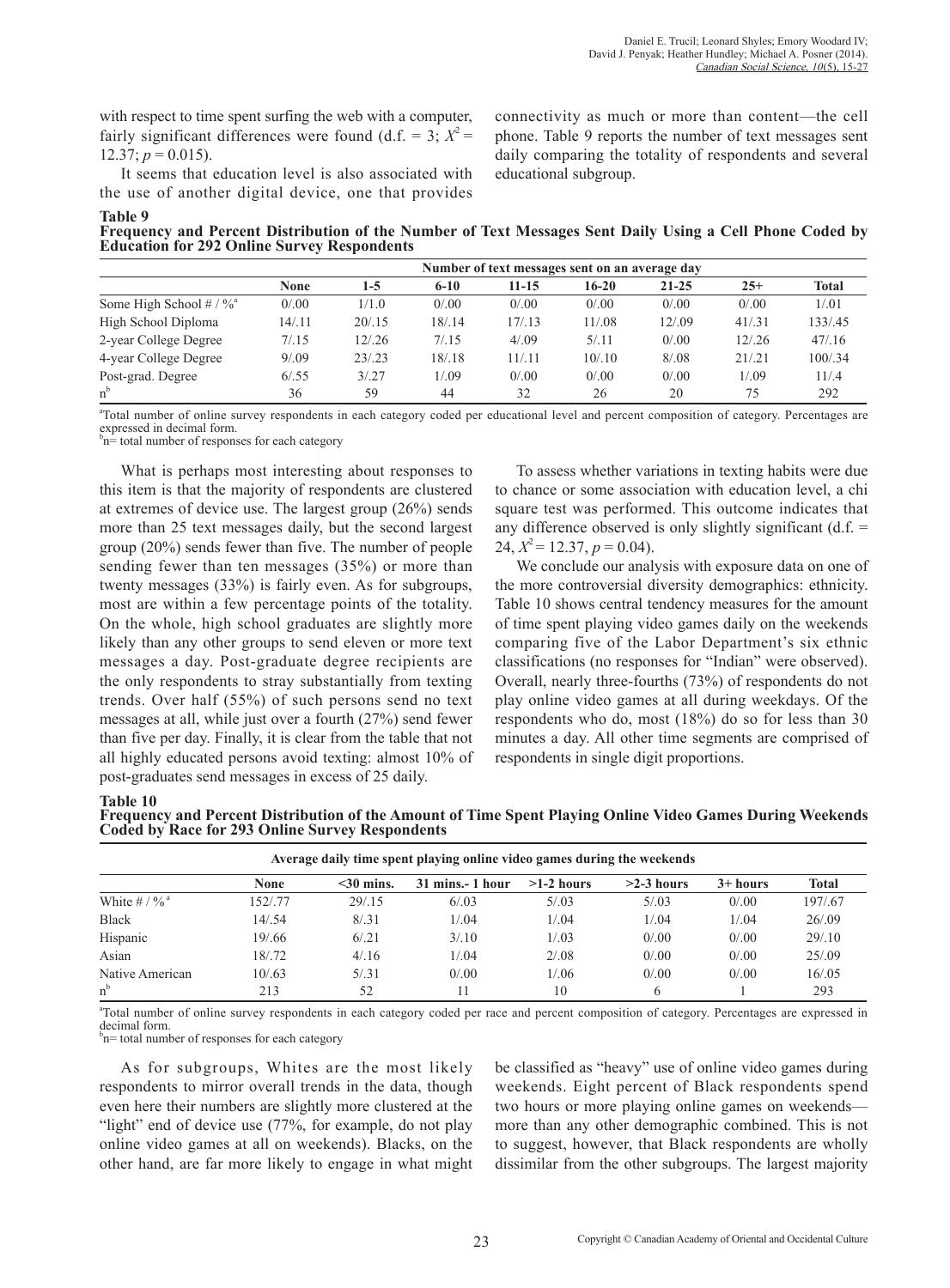of every demographic spending some time playing online video games during weekends does so for less than 30 minutes. Blacks, in fact, are tied with Native Americans at 31% each for the largest majorities in this category. When a chi square test was performed to explore whether different ethnic groups do in fact differ in their use of online video games during the weekend, statistically significant differences were confirmed (d.f. = 20;  $X^2$  = 35.66;  $p = 0.017$ ).

It also seems likely that such differences extend into the use of other digital devices—the cell phone, for example. Table 11 reports the number of text messages sent by respondents on an average day comparing the totality and each ethnic subgroup. The totality of responses are nearly identical to those reflected in Table 9, where the majority of respondents were clustered at either pole of

the use spectrum. Once again, White respondents are the most likely group to follow overall survey trends. Also, respondents who self-identified as Black remain prone to text messaging in the extreme: 42% of respondents send 25 text messages or more daily, a clear majority second only to Native Americans (56% of whom are clustered in this category). Conversely, Asian respondents report sending far less text messages than most demographics. Thirty-six percent send less than five messages daily and only 16% send any more than 21. Interestingly enough, a third subgroup, Hispanics, constitutes the proportional majority of what might be considered moderate texters. Twenty-eight percent of Hispanics (the largest single grouping for this ethnicity) send eleven to fifteen text messages on any given day.

**Table 11**

**Frequency and Percent Distribution of the Number of Text Messages Sent Daily Using a Cell Phone Coded by Race for 294 Online Survey Respondents**

| Number of text messages sent daily |             |         |          |           |        |           |         |              |  |
|------------------------------------|-------------|---------|----------|-----------|--------|-----------|---------|--------------|--|
|                                    | <b>None</b> | $1-5$   | $6 - 10$ | $11 - 15$ | 16-20  | $21 - 25$ | $25+$   | <b>Total</b> |  |
| White $\# / \%$ <sup>a</sup>       | 25/13       | 42/0.21 | 30/0.15  | 22/11     | 16/.08 | 17/.09    | 46/0.23 | 198/.67      |  |
| <b>Black</b>                       | 3/12        | 4/15    | 3/12     | 0/0.00    | 4/15   | 1/0.04    | 11/.42  | 26/0.09      |  |
| Hispanic                           | 3/10        | 6/0.21  | 4/14     | 8/0.28    | 2/0.07 | 1/0.03    | 5/17    | 29/10        |  |
| Asian                              | 3/12        | 9/0.36  | 3/12     | 3/12      | 3/12   | 0/0.00    | 4/16    | 25/0.09      |  |
| Native American                    | 2/13        | 0/0.00  | 4/0.25   | 0/0.00    | 0/0.00 | 1/06      | 9/0.56  | 16/0.05      |  |
| $n^{b}$                            | 36          | 64      | 44       | 33        | 25     | 20        | 75      | 294          |  |

a Total number of online survey respondents in each category coded per race and percent composition of category. Percentages are expressed in decimal form.<br><sup>b</sup>n= total number of responses for each category

**Table 12 Summary of Chi Square Calculations for Presented Tables**

|                                                     | Degrees of<br>freedom<br>(d.f.) | Chi square $(X^2)$   | <b>Probability</b> (p) |
|-----------------------------------------------------|---------------------------------|----------------------|------------------------|
| $\overline{2}$<br>Talking<br>Texting<br>Alarm Clock | 1<br>1<br>1                     | 6.29<br>3.86<br>9.21 | 0.01<br>0.05<br>0.002  |
| 3                                                   | 20                              | 40.43                | 0.004                  |
| 4                                                   | 20                              | 33.94                | 0.03                   |
| 5                                                   | 16                              | 50.95                | 0.00                   |
| 6                                                   | 5                               | 11.12                | 0.05                   |
| 7                                                   | 5                               | 14.60                | 0.01                   |
| 8                                                   | 4                               | 12.37                | 0.02                   |
| 9                                                   | 24                              | 37.15                | 0.04                   |
| 10                                                  | 20                              | 35.66                | 0.02                   |
| 11                                                  | 24                              | 37.34                | 0.04                   |

In order to see whether texting differences were again due to chance or to some ethnic association, a chi square test was performed. With d.f. = 24, a  $X^2$  of 37.34 was computed; this outcome is associated with a probability level of 0.04, indicating that there is a slightly significant difference between the number of text messages sent by ethnic subgroups.

### **5. DISCUSSION**

The Latin phrase, suum cuique, meaning "to each his own" is a fitting summary (sans the gender bias) of this digital diversity research. Our findings confirm that there are tangible and meaningful differences between both how and how often different groups use digital media devices. We believe they are endemic to larger variations in exposure patterns confirming Napoli's (1997) and van Dijk's (2005) concerns that the digital divide is still very much alive.

Some exposure patterns, particularly those related to the top uses for cell phones, are comforting in that they suggest only slight differences between how the genders use them. At the same time, the top-two uses (talking and texting) are very much at the heart of why individuals buy and use cell phones. Any disparities between how men and women use other cell phone functions (i.e., alarm clock) suggests that women may be more open to their phones' functions than men.

Exposure data on the time spent using devices is also compelling in terms of gender differences. Men, for example, are more likely to spend longer periods of time editing videos but less likely to use computers for social networking. The preferences among females for social networking evidenced in our results corroborate the data regarding cell phone use for talking and texting.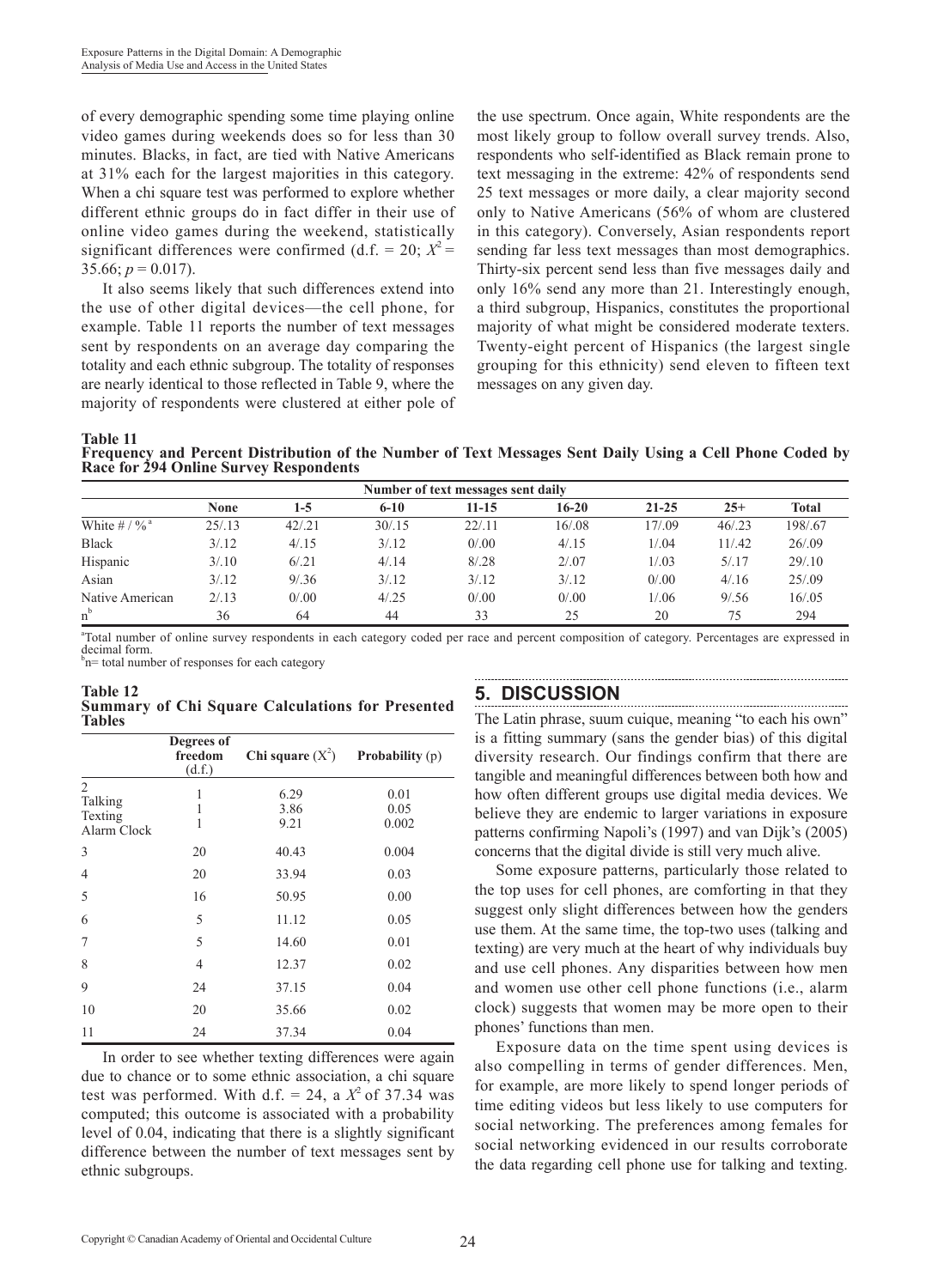Women appear more likely to use digital devices for communicative purposes, and the increased time spent social networking may be another example of this trend.

Napoli (1997) notes that education level may be the most determinative factor of one's place within the digital divide. To some extent, our analyses confirm this perspective, but any differences should not imply that higher education automatically translates into greater technologic mastery. Respondents without a high school diploma were least likely to spend time web surfing, but post-graduates (the highest education level polled) were the next least likely.

High school graduates and respondents with Associate degrees were most likely to use computers for social networking. Perhaps differences in the use of digital devices for social networking and connectivity are less a product of education alone than the combination of education and age, with twenty-somethings pursuing college degrees as among the most likely to embrace digital technologies. Findings such as this suggest the need for further study.

Some groups corroborate Napoli's concern that the digital divide continues to grow (see Table 9). It appears that cell phone use for texting is not evenly distributed across education groups but is heavier at the extremes. This suggests in part that moderation may be falling out of style: perhaps users text in excess or not at all.

The factors of age and education may challenge some research suggesting that annual income is the most determinative factor of one's place within the digital divide. Data from this study indicate that high school graduates (as opposed to college and post-graduates) are the most likely to use digital devices for the longest period of time. Perhaps this finding supports the view that users in these groups are still benefitting from their parents' economic largesse.

Data regarding ethnicity is particularly interesting because it shows that certain traditional minorities (Blacks, for example) are actually more inclined to avail themselves of digital technology than Whites. For video game use and the number of text messages sent daily, Blacks were overwhelmingly represented as heavy device users when compared with the survey total or the White majority of respondents. Looking at these data from the perspective of the digital divide, we suggest either (i) that the use of such devices by Whites has perhaps stabilized with average use trends or (ii) that certain minorities lead the way in time spent using digital technology, or both. If the former, does this imply that minority use can (or will) moderate over time? If the latter, what does this mean for developmental differences among races in the US? Are traditionally underserved groups actually more technologically advanced than originally envisioned? Given the national and international attention to development of science and mathematics in Asia, data collected from Asian respondents indicates such trends may be national, not global.

Not only are exposure patterns dependent upon demographic factors over which we have no control, it appears they may also be impacted by such factors as marital status. The obvious explanation for digital trends coded by this type of relationship is that single, separated, divorced, and widowed persons may devote less time to a partner, mate, or spouse, and may therefore have more free time to devote to new digital media devices. This does not explain, however, why married persons were found to be the second most likely group to use devices for extended periods of time. Once again, it may be that the data are less a reflection of marital status than a reflection of age: 87% of respondents were single and 78% were between the ages of 18 and 24, suggesting that the likelihood that most single respondents fit this age bracket is comparatively high.

As the data indicate, however, these trends are not universal. Though time spent using such devices appears small, non-single respondents are receptive to other technologies (i.e., digital video cameras). By contrast, few spend more than 30 minutes uploading content to the web. Notice differences between Tables 4 and 5 with respect to the use of devices (such as a digital camera) for their own value compared to their use for uploading to the web. It remains to be seen whether any disjunctions between recording content versus uploading such content are due to a lack of motivation, skills, or a combination of factors. Clearly further study is warranted.

Overall, it is notable that communication devices appear to come in for heavier use for connectivity than for consumption of media content. Perhaps this is because students and working professionals have less time for fun and games and attach greater value to the communicative aspects of digital devices.

#### **CONCLUSION**

While "suum cuique" is an excellent principle of liberty and freedom, it does not help communication scholars better understand regularities in how new digital media devices are shaping our future. The question driving this study is not whether each can do his or her own but rather whether each has the means to reap the rewards and benefits of social, political, and economic opportunity. This survey was distributed online and completed by a sample of respondents that was largely young, female, single, and White. Perhaps the mere fact that most respondents fell within these parameters suggests how the digital divide is currently manifested.

The results of this study both confirm and inform certain issues in Napoli's (1999) framework. Across exposure patterns, significant differences were discovered both in use and in the time spent using various digital devices. In contrast to past research, some groups once considered underserved may not be as disadvantaged as previously believed. Put simply, van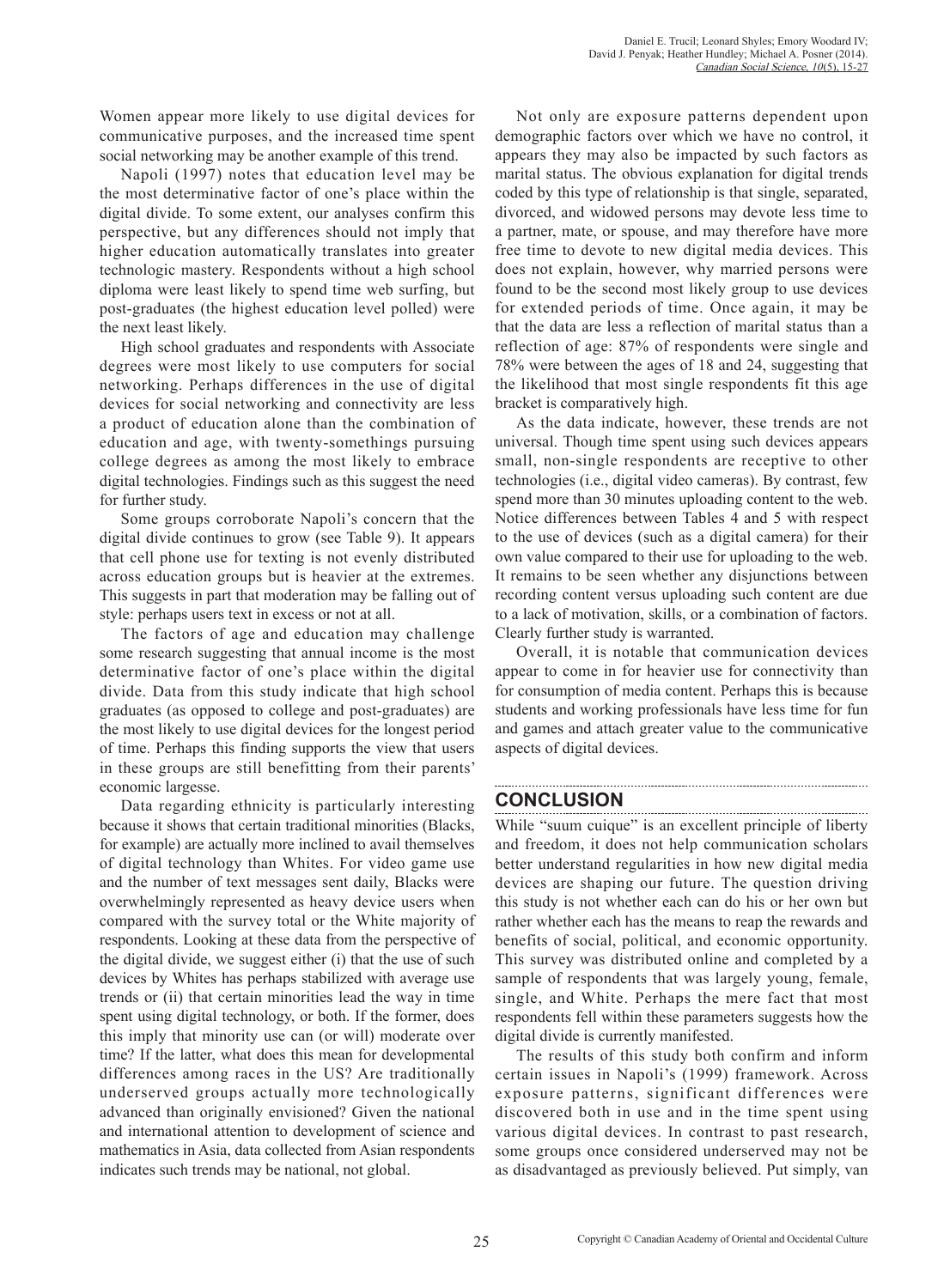Dijk's (2005) stratification model may not be as salient as it once appeared.

Gender-based gaps also appear to be closing, but they still reflect variations between (a) how men and women use devices and (b) what types of devices they choose to use for longer periods of time. Similarly, our brief examination of devices such as digital video cameras corroborates Ferguson's (1993) belief that availability and use are not synonymous. Digital forums for usercreated content now abound, but it does not appear that all demographic groups are equally availing themselves of the opportunity to have their voice (or image) heard (or seen).

More broadly, our study shows that the principles undergirding the marketplace of ideas are tenuous at best—most especially when almost every item presented has a clear demographic majority comprising its heavy users. If the nation desires a robust and thriving democracy, then perhaps scholars, practitioners, and media regulators should focus less on diversity of content as sent and more on diversity of content as received.

# **LIMITATIONS AND FUTURE RESEARCH DIRECTIONS**

Several limitations temper our findings and should be mentioned. First, our sample was not random; it was a convenience sample with a networked component starting with college students and including selected household members from 12 locations around the US. Future studies should make an effort to include more representativeness of digital media device users. Additionally, future research should continue to include new devices as they are adopted in the marketplace. We know now what aspects of a digital device are readily accessed, but which of these do users find essential? Which do they use most often? Furthermore, is the time spent using a device correlated with the volume of work performed or the effort it takes to perform it? Differentiating between use and skillful use would be a welcome addition to exposure pattern research.

### **REFERENCES**

- de Haan, J. (2003). IT and social inequality in the Netherlands. *IT & Society, 1*(4), 27-45.
- Entman, R. M., & Wildman, S. S. (1992). Reconciling economic and non-economic perspectives on media policy: Transcending the "marketplace of ideas". *Journal of Communication, 42*(1), 5-19.
- Ettema, J. S., & Whitney, D. C. (Eds.). (1994). *Audiencemaking: How the media create the audience*. Thousand Oaks, C.A.: Sage.
- Ferguson, D. A., & Perse, E. M. (1993). Media and audience influences on channel repertoire. *Journal of Broadcasting & Electronic Media, 37*, 31-47.
- Glasser, T. L. (1984). Competition and diversity among radio formats: Legal and structural issues. *Journal of Broadcasting, 28*, 127-142.
- Grant, A. E. (1994). The promise fulfilled? An empirical analysis of program diversity on television. *Journal of Media Economics, 7*(1), 51-64.
- Greenberg, E., & Barnett, H. J. (1971). TV program diversity: New evidence and old theories. *American Economic Review, 61*(2), 89-93.
- Gunkel, D. J. (2003). Second thoughts: Toward a critique of the digital divide. *New Media & Society, 5*(4), 499-522.
- Heeter, C. (1985). Program selection with abundance of choice: A process model. *Human Communication Research, 12*, 125-152.
- Hellman, H., & Soramaki, M. (1985). Economic concentration in the videocassette industry: A cultural comparison. *Journal of Communication, 35*(3), 122-134.
- Horrigan, J., & Rainie, L. (2009, December 16). *The broadband difference: How online behavior changes with high speed internet connections.* Retrieved from http://www. pewinternet.org/Reports/2002/The-Broadband-Difference-How-online-behavior-changes-with-highspeed-Internetconnections.aspx
- Horrigan, J., & Rainie, L. (2009, December 19). *Getting serious online: As Americans gain experience, they pursue more serious activities.* Retrieved from http://www.pewinternet. org/Reports/2002/Getting-Serious-Online-As-Americans-Gain-Experience-They-Pursue-More-Serious-Activities.aspx
- Lazarus, W., & Mora, F. (2009, December 19). *Online content for low-income and underserved Americans: The digital divide's new frontier.* Retrieved from http://www. childrenspartnership.org/AM/Template.cfm?Section=Hom e&section=Technology1&template=/CM/ContentDisplay. cfm&ContentFileID=1240
- Lenhart, A., Horrigan, J., Rainie, L., Allen, K., Boyce, A., Madden, M. & et al. (2009, December 20). *The ever-shifting internet population: A new look at internet access and the digital divide.* Retrieved from http://www.pewinternet.org/ Reports/2003/The-EverShifting-Internet-Population-Anew-look-at-Internet-access-and-the-digital-divide/05-Theintentions-of-non-users/05-Location.aspx?r=1
- Madden, M. (2003, December 20). *America's online pursuit: The changing picture of who's online and what they do.* Retrieved from http://www.pewinternet.org/Reports/2003/ Americas-Online-Pursuits.aspx
- McQuail, D. (1992). *Media performance: Mass communication and the public interest*. Newbury Park. C.A.: Sage.
- Mossenberger, K., Tolbert, C., & Stansbury, M. (2003). *Virtual inequality: Beyond the digital divide*. Washington, D.C.: Georgetown University Press.
- Napoli, P. M. (1997). Rethinking program diversity assessment: An audience-centered approach. *Journal of Media Economics, 10*(4), 59-74.
- Napoli, P. M. (1999). Deconstructing the diversity principle. In B. E. Duffy & S. Turow (Eds.), *Key readings in media today: Mass communication in contexts* (pp.230-255). New York: Routledge.